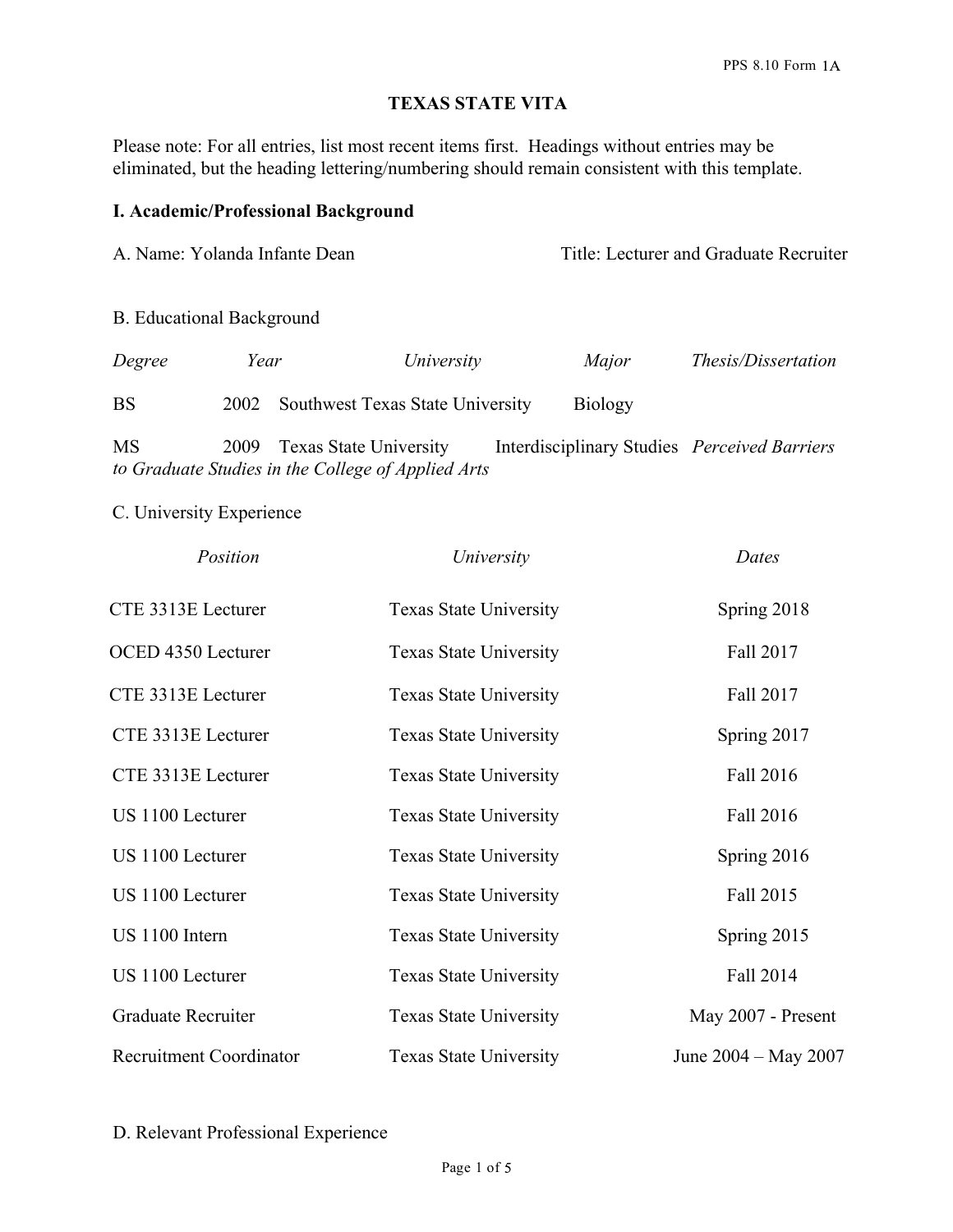*Position Entity Dates*

E. Other Professional Credentials (licensure, certification, etc.)

Professional Ethics Certificate May 16, 2009 First place for Occupational Research Forum Fall 2009<br>Excellence in Research and Scholarship May 2009 Excellence in Research and Scholarship May 2009<br>Outstanding Graduate Student Award 2009 - 2010 Outstanding Graduate Student Award

### **II. TEACHING**

A. Teaching Honors and Awards: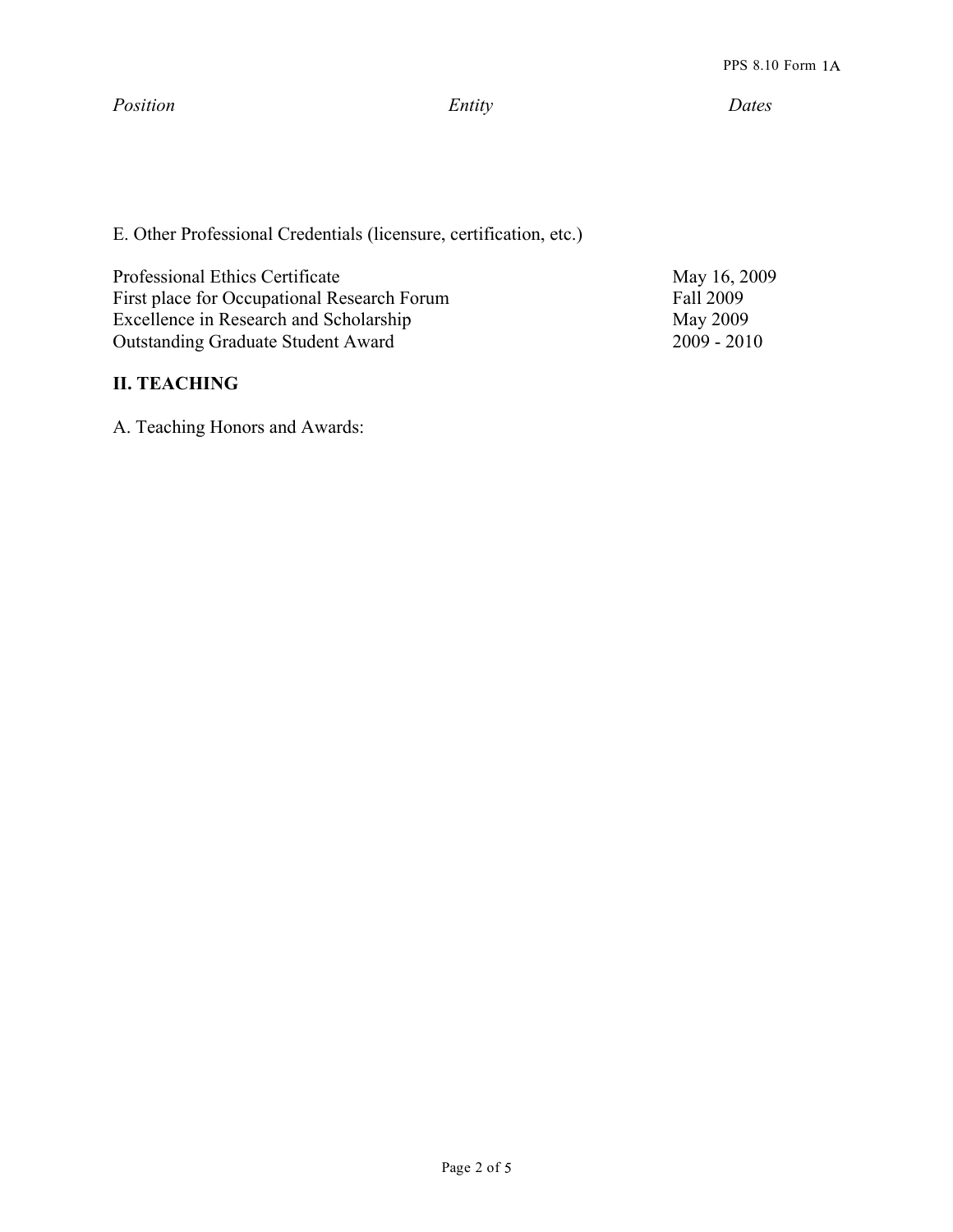B. Courses Taught:

Spring 2018 CTE 331E.253

Fall 2017 CTE 3313E.002 OCED 4350.002

Spring 2017 CTE 3313 E.254

Fall 2016 CTE 3313E.002 US 1100.041

Spring 2016 US 1100.356

Fall 2015 US 1100.095 US 1100.177

Spring 2015 Interned with Dr. Keith A. Needham, Senior Lecturer, Department of English for US 1100.300 at Texas State University.

Fall 2014 US 1100.128 US 1100.170

C. Graduate Theses/Dissertations, Honors Theses, or Exit Committees (if supervisor, please indicate):

D. Courses Prepared and Curriculum Development:

E. Funded External Teaching Grants and Contracts:

F. Submitted, but not Funded, External Teaching Grants and Contracts:

G. Funded Internal Teaching Grants and Contracts:

H. Submitted, but not Funded, Internal Teaching Grants and Contracts: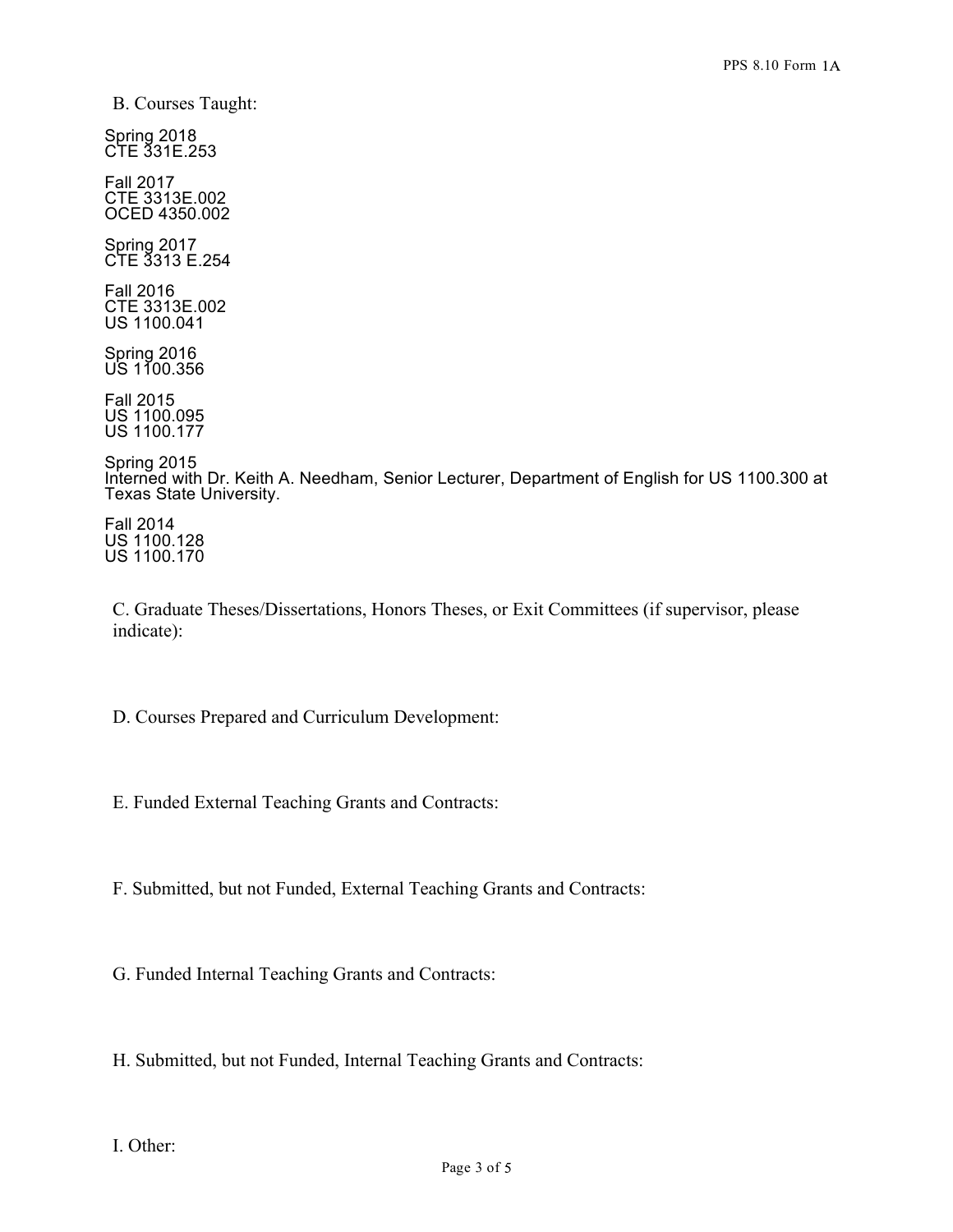# **III. SCHOLARLY/CREATIVE**

- A. Works in Print (including works accepted, forthcoming, in press)
- 1. Books (if not refereed, please indicate)
- a. Scholarly Monographs:

b. Textbooks:

c. Edited Books: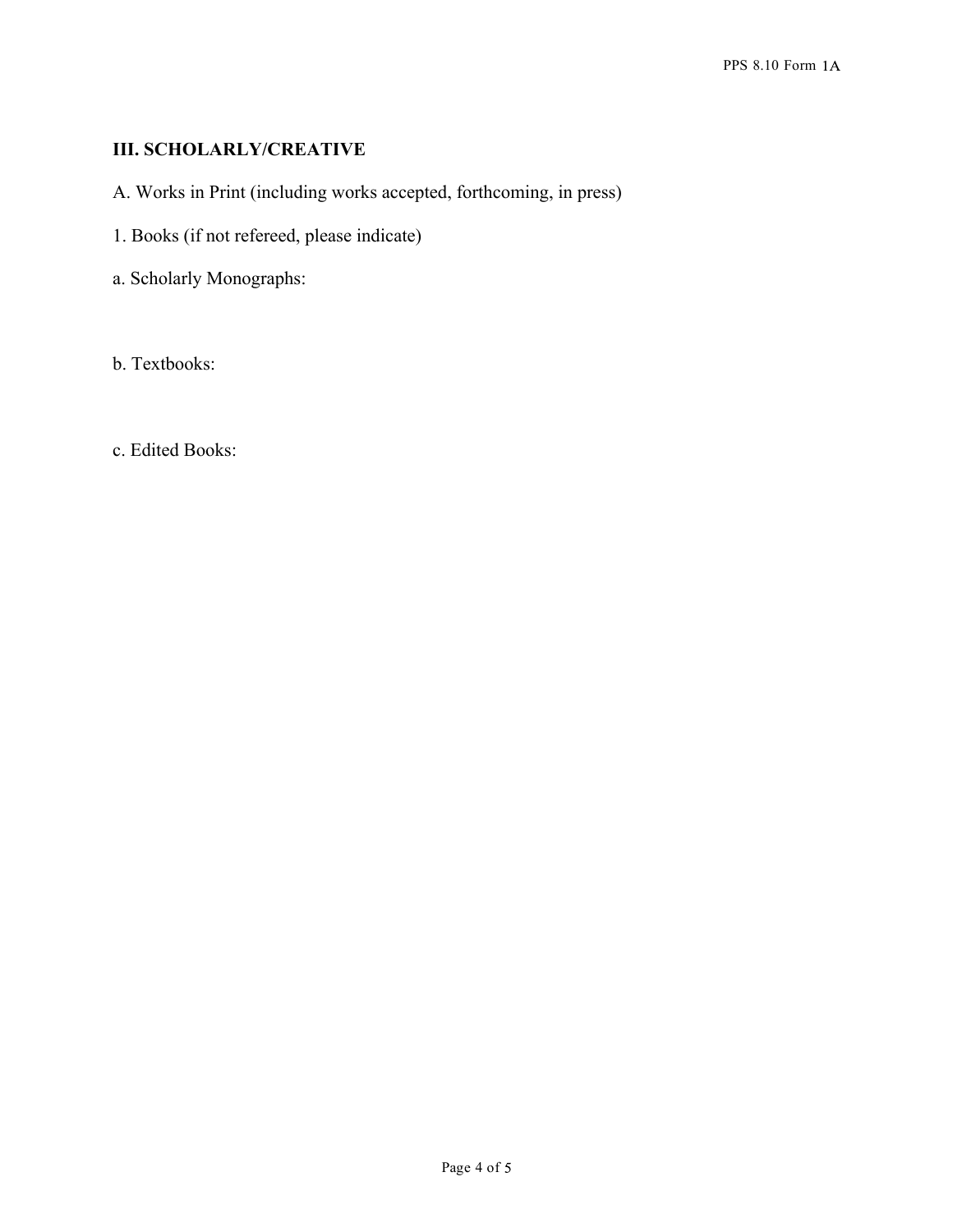#### d. Chapters in Books:

#### e. Creative Books:

### 2. Articles

a. Refereed Journal Articles:

### b. Non-refereed Articles:

# 3. Conference Proceedings

a. Refereed Conference Proceedings:

# b. Non-refereed:

### 4. Abstracts:

# 5. Reports:

6. Book Reviews:

### 7. Other Works in Print:

### B. Works not in Print

1. Papers Presented at Professional Meetings: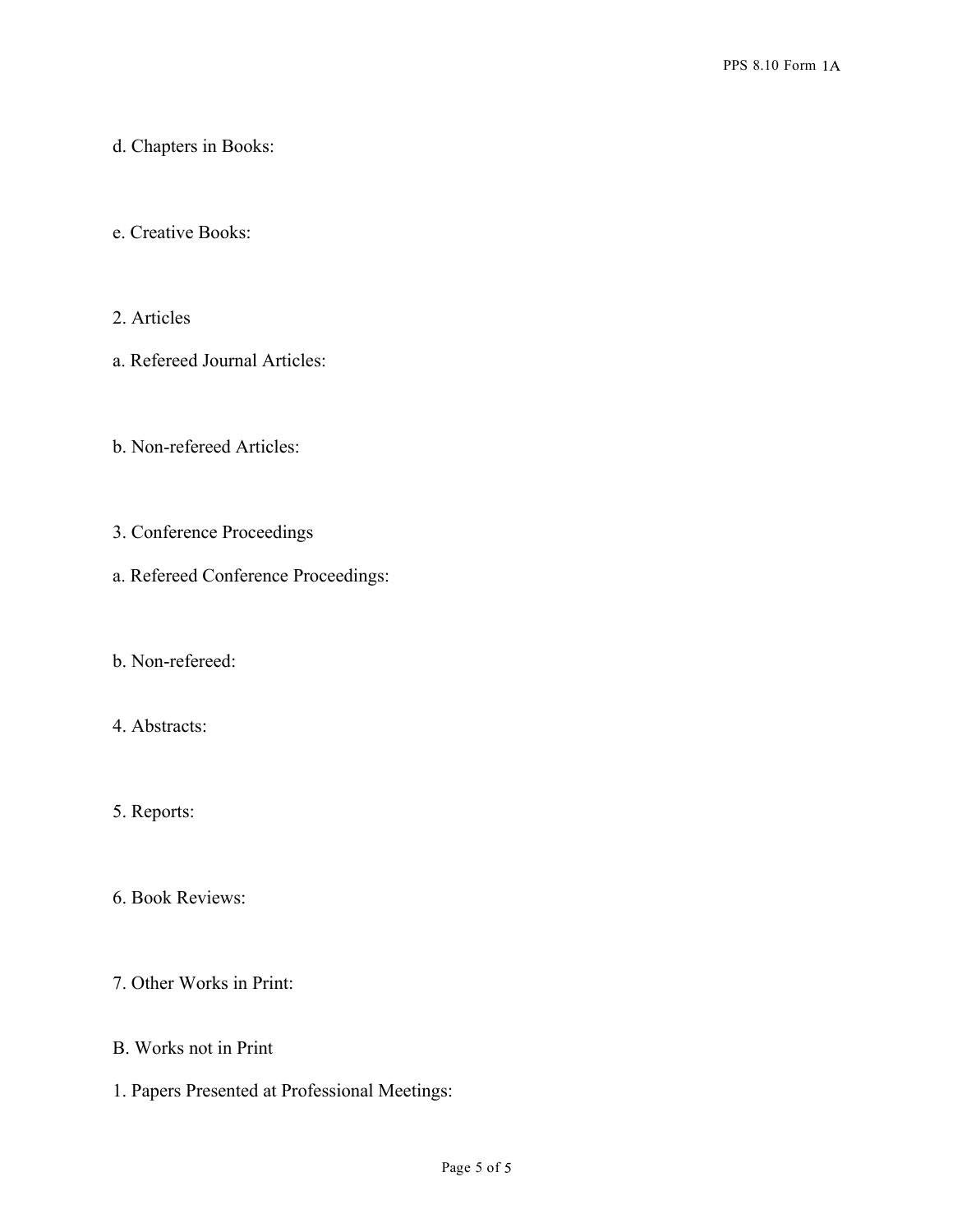2. Invited Talks, Lectures, and Presentations:

Recent Recruitment Presentations:

- 1. Collaborative Initiative w/Career Services: Criminal Justice Reality Check April 6, 2016 2. Criminal Justice Recruitment Dinner March 10,2016
- 
- 3. Criminal Justice Recruitment Dinner February 25, 2016
- 4. Earn Your Degree While Working Full Time Collaborative Effort with Office of Professional Development Text Contract Contract Contract Contract Contract Contract Contract Contract Contract Contract Contract Contract Contract Contract Contract Contract Contract Contract Contract Contract Contract Contract Contrac
- 5. OWLS Information Session: Learn if a Bachelors or Masters Degree is the Next Step in<br>
Your Academic Career<br>
6. Texas State Employee Information Session<br>
14, 2014<br>
November 14, 2014 Your Academic Career
- 6. Texas State Employee Information Session
- 3. Consultancies:
- 4. Workshops:
- 5. Other Works not in Print:
	- a. Works "submitted" or "under review"
	- b. Works " in progress"
	- c. Other works not in print
- C. Grants and Contracts
- 1. Funded External Grants and Contracts:
- 2. Submitted, but not Funded, External Grants and Contracts:
- 3. Funded Internal Grants and Contracts:
- 4. Submitted, but not Funded, Internal Grants and Contracts:
- D. Fellowships, Awards, Honors: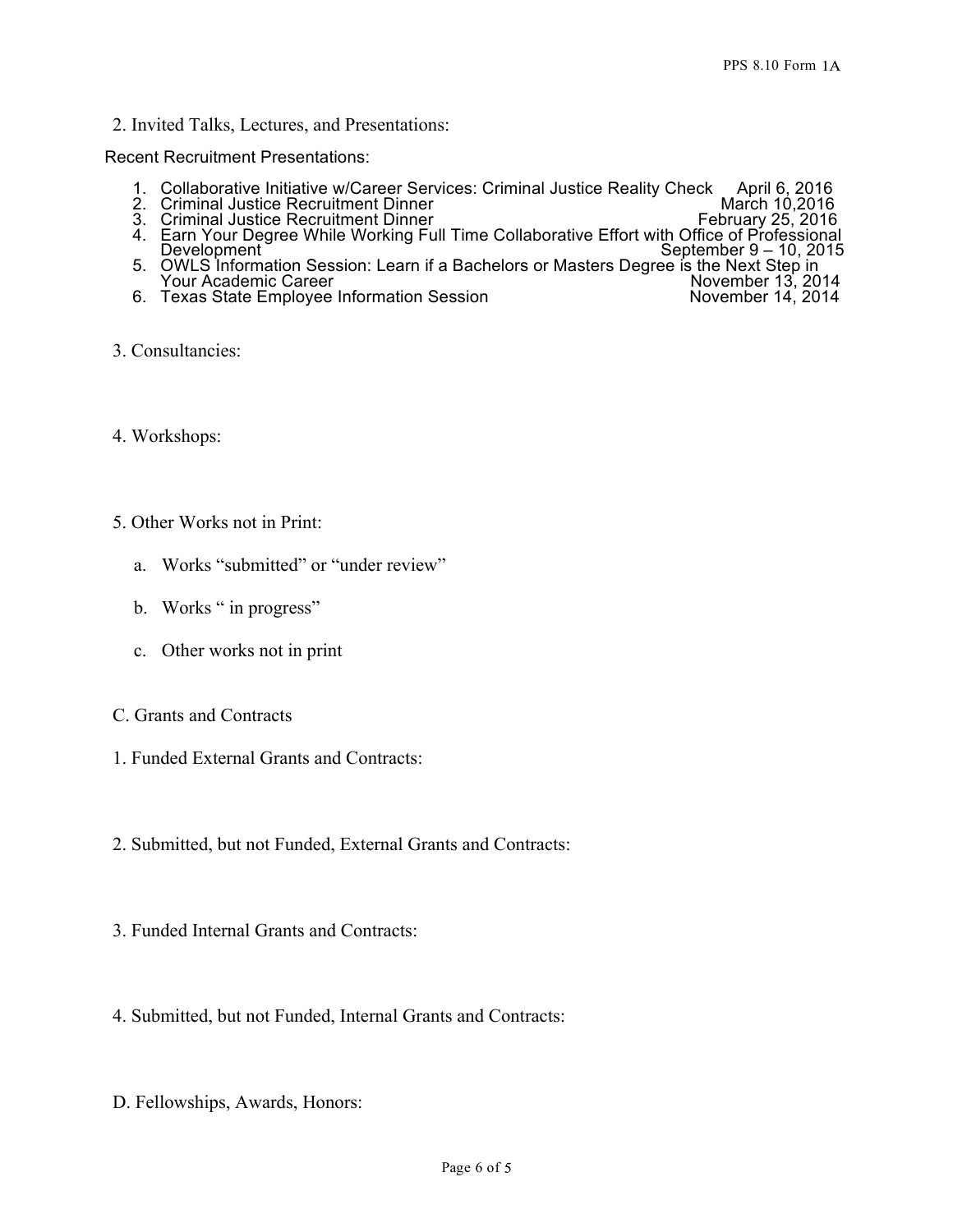# **IV. SERVICE**

# A. Institutional

1. University: